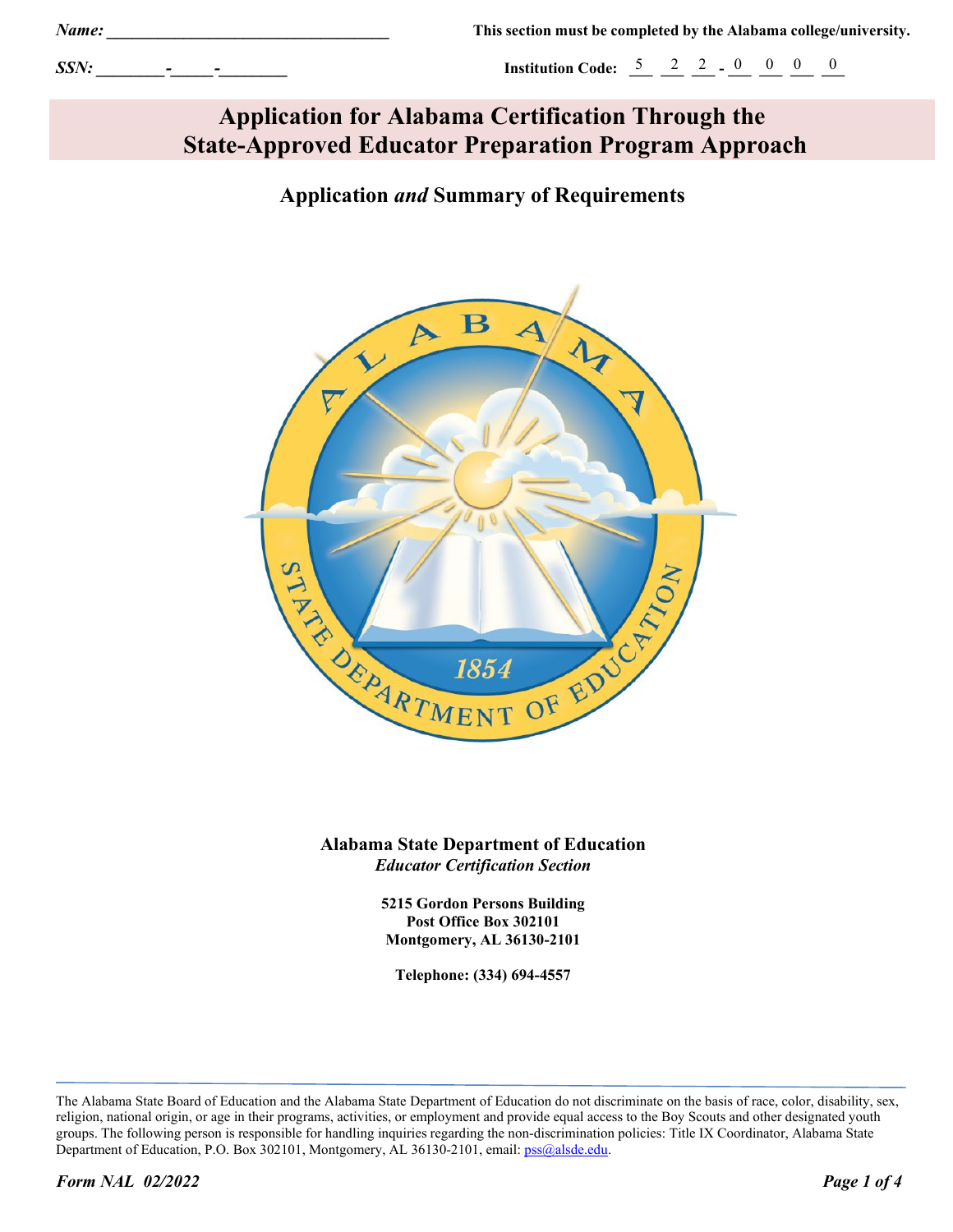#### **TYPE OR USE BLACK INK WHEN COMPLETING THIS FORM.**

#### **PERSONAL DATA** (*To be completed by the applicant. \*REQUIRED FIELDS*):

| Title (e.g., Mr.)                    | $*First$ | *Middle                                                        | Maiden | *Last                                                 | <b>Suffix</b> |
|--------------------------------------|----------|----------------------------------------------------------------|--------|-------------------------------------------------------|---------------|
|                                      |          |                                                                |        |                                                       |               |
|                                      |          |                                                                |        |                                                       |               |
| *Street/Apt./P.O. Box/Route and Box  |          |                                                                | *City  | *State                                                | *ZIP Code     |
|                                      |          |                                                                |        |                                                       |               |
|                                      |          |                                                                |        |                                                       |               |
|                                      |          |                                                                |        |                                                       |               |
| *Cell Telephone                      |          | <b>Home Telephone</b>                                          |        | <b>Work Telephone</b>                                 |               |
|                                      |          |                                                                |        |                                                       |               |
|                                      |          |                                                                |        |                                                       |               |
|                                      |          |                                                                |        |                                                       |               |
| *Social Security Number              |          | <b>ALSDE ID</b>                                                |        | *Date of Birth (mm-dd-yyyy)                           |               |
|                                      |          |                                                                |        |                                                       |               |
|                                      |          |                                                                |        |                                                       |               |
|                                      |          |                                                                |        |                                                       |               |
| *E-mail Address                      |          |                                                                |        |                                                       |               |
|                                      |          |                                                                |        |                                                       |               |
|                                      |          |                                                                |        |                                                       |               |
|                                      |          | <b>FOR STATISTICAL PURPOSES ONLY</b>                           |        |                                                       |               |
| Gender (choose one)                  |          | Ethnic Origin (choose one)                                     |        | Race (choose one or more, regardless of               |               |
|                                      |          |                                                                |        | Ethnicity)                                            |               |
| $\Box$ (F) Female<br>$\Box$ (M) Male |          | $\Box$ (01) Hispanic Latino<br>$\Box$ (02) Not Hispanic Latino |        | $\Box$ (01) White                                     |               |
|                                      |          |                                                                |        | $\Box$ (02) Black or African American                 |               |
|                                      |          |                                                                |        | $\Box$ (04) American Indian or Alaska Native          |               |
|                                      |          |                                                                |        | $\Box$ (05) Asian                                     |               |
|                                      |          |                                                                |        | $\Box$ (08) Native Hawaiian or Other Pacific Islander |               |

# **SPOUSE OF OR ACTIVE-DUTY MILITARY PERSONNEL**

(Per Alabama Act No. 2012-533). This section is to be completed for spouses of active-duty military personnel or active-duty military personnel who would like to request an expedited review of the certification application packet.

 $\gamma_{\text{res}}$   $\Box$  No I am married to and living with an active-duty member of the United States Armed Forces who has been relocated and stationed in Alabama under official military orders

 **OR**



 $\Box$  Yes  $\Box$  No I am an active-duty member of the United States Armed Forces who has been relocated and stationed in Alabama under official military orders.

#### **I understand that this request to review my file on an expedited basis does not exclude me from meeting ANY Alabama teacher certification requirements, including testing.**

#### **PROFESSIONAL STATUS AND CRIMINAL HISTORY INFORMATION**

*Check "yes" or "no" for each question below.**"YES" responses require an attached explanation and any additional supporting documentation (e.g., court certified copies of judgment, conviction, and sentencing).*

#### **READ CAREFULLY (***\*REQUIRED FIELDS***)**

| $ Yes $   No     | * Have you ever had any adverse action (e.g. warning, reprimand, suspension, revocation, denial,<br>voluntary surrender) taken against a professional certificate, license or permit issued by an agency other<br>than the Alabama State Department of Education? |
|------------------|-------------------------------------------------------------------------------------------------------------------------------------------------------------------------------------------------------------------------------------------------------------------|
| $ $   Yes     No | * Are you currently the subject of an investigation involving a violation of a profession's laws, rules,<br>standards or Code of Ethics by an agency other than the Alabama State Department of Education?                                                        |
| $ $   Yes     No | * Are you currently the subject of an investigation involving sexual misconduct or physical harm to a<br>child?                                                                                                                                                   |
|                  | $\vert$ Yes $\vert$ No $*$ Have you ever resigned from a position rather than face disciplinary action?                                                                                                                                                           |
|                  | $\Box$ Yes $\Box$ No $*$ Have you ever been convicted of, or entered a plea of no contest to a felony or misdemeanor other<br>than a minor traffic violation?                                                                                                     |
| Yes     No       | * Are you the subject of a pending investigation involving a criminal act?                                                                                                                                                                                        |

#### *Form NAL 02/2022 Page 2 of 4*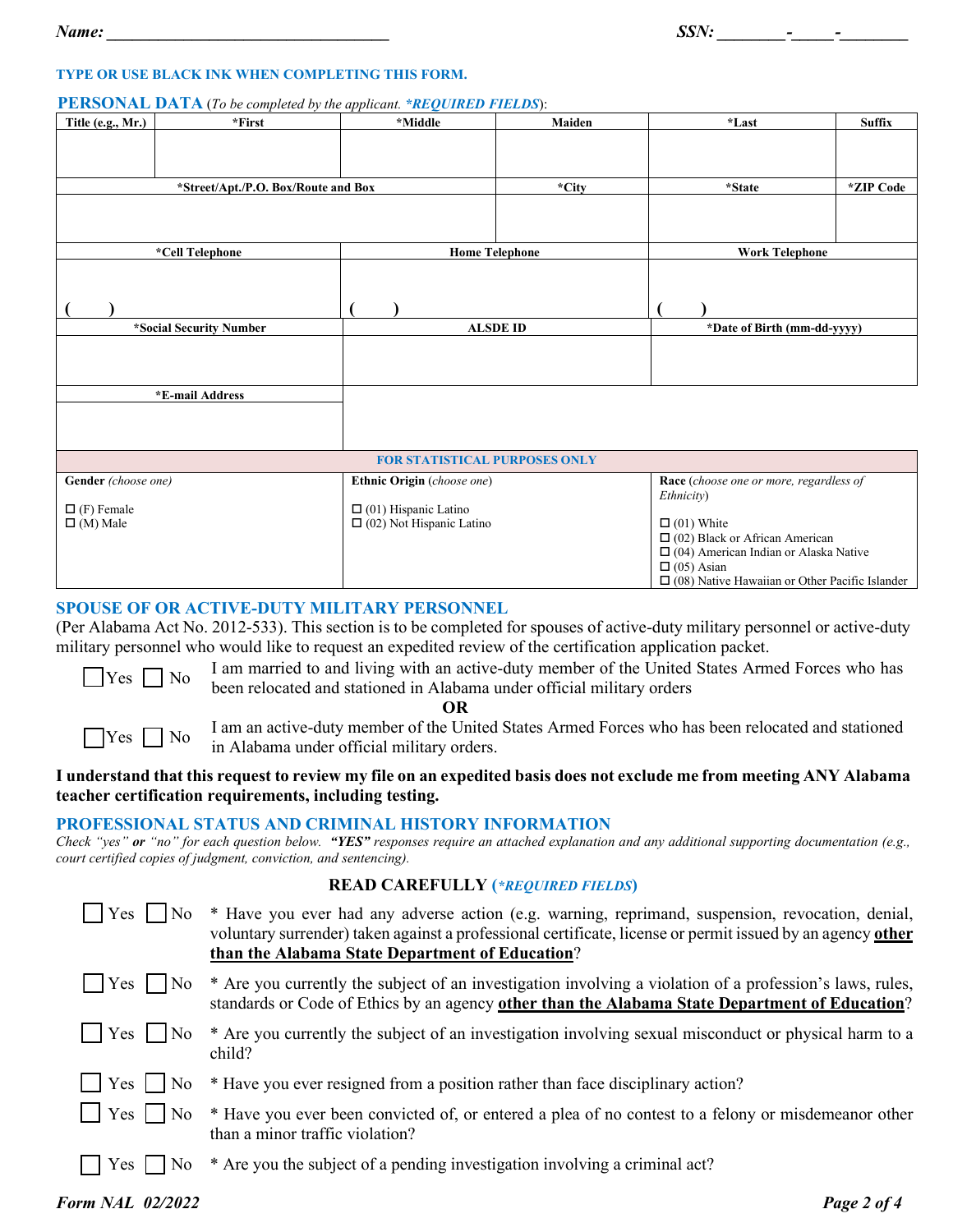| <b>Name of College/University</b> | Location | <b>Dates Attended</b> | <b>Degree and Major</b> |
|-----------------------------------|----------|-----------------------|-------------------------|
|                                   |          |                       |                         |
|                                   |          |                       |                         |
|                                   |          |                       |                         |

#### **EDUCATIONAL EXPERIENCE**

*(Do not include student teaching, substitute, or teacher aide experience. If none, enter none. List recent experience first.)*

| <b>Dates</b>         |                   | Name and Location of School/School System | Grade(s) And Subject(s) Taught Or<br><b>Instructional Support Positions</b> |  |  |
|----------------------|-------------------|-------------------------------------------|-----------------------------------------------------------------------------|--|--|
| Beginning<br>(MM/YY) | Ending<br>(MM/YY) |                                           | (e.g., counselor, principal) Held                                           |  |  |
|                      |                   |                                           |                                                                             |  |  |
|                      |                   |                                           |                                                                             |  |  |
|                      |                   |                                           |                                                                             |  |  |

#### **GENERAL INFORMATION**

Application for the Professional Educator Certificate or Professional Leadership Certificate is made by the applicant, **in conjunction with the Alabama college/university**, upon completion of all requirements of the State-approved educator preparation program.

#### **APPLICATION PACKET CHECKLIST**

**APPLICATION FORMS AND SUPPORTING DOCUMENTS ARE NOT ACCEPTED BY FAX OR E-MAIL.** An application packet must include the items listed below:

- Supplement CIT with supporting documentation verifying United States citizenship or lawful presence in the United States.
- Form NAL Application for Alabama Certification Through the State-Approved Educator Preparation Program Approach.
- A \$30.00 *nonrefundable* application fee. Each additional certificate for which an applicant is determined to be eligible will require a \$30.00 nonrefundable fee for issuance. **Neither personal checks nor cash will be accepted.**
	- o The fee must be paid by cashier's check **or** money order made payable to the Alabama State Department of Education or through the Alabama State Department of Education Educator Certification Online Payment System, with a major credit card, at [www.alabamainteractive.org/education](http://www.alabamainteractive.org/education) (a \$4.00 transaction fee will be applied).
	- o The cashier's check, money order, or copy of the receipt verifying the confirmation number for the online payment must accompany the application.

**NOTE:** The above documents (Supplement CIT, Form NAL, and fee verification) are to be forwarded by the applicant to the Certification Officer of the school/college/division of education at the Alabama college/university where the Stateapproved educator preparation program is being completed or was completed. The Certification Officer will attach a completed Supplement NA1 Recommendation for Certification by the Alabama College/University and other documentation (official transcripts, State Board of Education approved checklist(s), verification of experience on Supplement EXP, etc.) to support the recommendation for certification. The complete application packet will then be forwarded by the Certification Officer to the Educator Certification Section of the Alabama State Department of Education (ALSDE).

#### **BACKGROUND CLEARANCE**

- Background clearance is based on a fingerprint review.
	- o Applicants may verify whether their Alabama State Bureau of Investigation (ASBI) and Federal Bureau of Investigation (FBI) criminal history background checks have been completed and whether they are suitable and fit to teach under state law at [https://tcert.alsde.edu/Portal.](https://tcert.alsde.edu/Portal)
	- o Applicants for initial certification, additional certification, and certificate renewal **who have not been cleared** by both the ASBI and FBI through the Educator Certification Section of the ALSDE are required to be fingerprinted for a criminal history background check through the ASBI and FBI.
	- o Instructions regarding the fingerprint process are available through Gemalto Cogent at [https://www.aps.gemalto.com/al/index\\_adeNew.htm](https://www.aps.gemalto.com/al/index_adeNew.htm) or by calling (866) 989-9316.